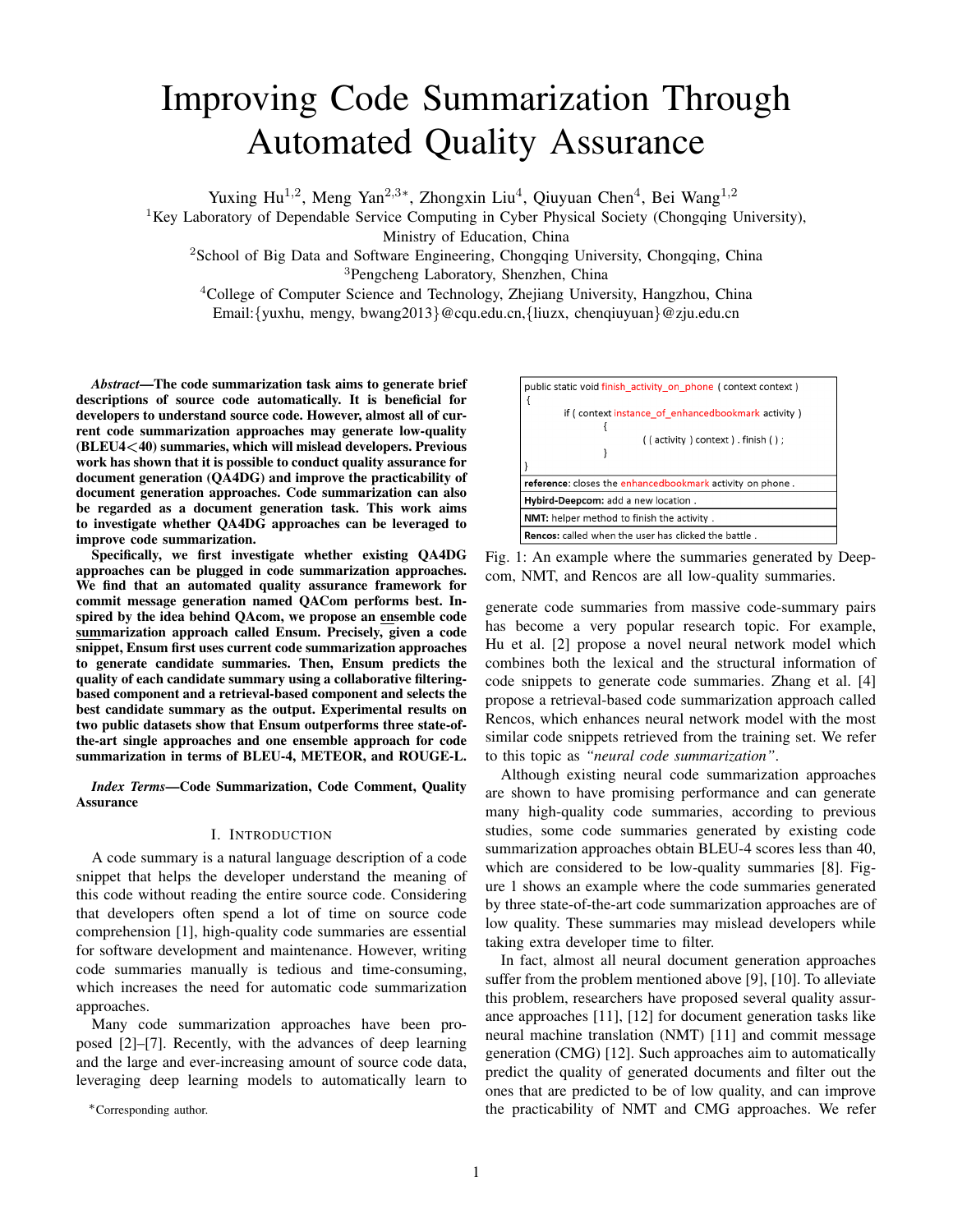to this kind of idea as QA4DG. However, no prior work investigates whether QA4DG approaches can be applied to improve code summarization.

To bridge this gap, in this work, firstly we conduct an empirical study to investigate whether existing QA4DG approaches can be applied to code summarization to filter out generated low-quality code summaries and improve the practicability of code summarization approaches. Specifically, we apply three QA4DG approaches, i.e., collaborative filtering (CF) [13], QAcom [11], and Test-NMT [12] to three popular code summarization approaches, namely Deepcom [2], Rencos [4], and NMT [7]. Given a QA4DG approach and a code summarization approach, the QA4DG approach predicts the quality of each summary generated by the code summarization approach and filters out the predicted lowquality ones. Four metrics, i.e., BLEU-4 [14], METEOR [15], ROUGE-L [16] and Preserved-Ratio [11], are calculated on the preserved generated summaries to measure the effectiveness of the QA4DG approach. Experiments show that QAcom [11] can achieve a BLEU-4 close to 40 with the highest Preserved-Ratio. Therefore, we believe that QAcom is the most applicable approach for code summarization.

Secondly, inspired by the idea behind QA4DG approaches, i.e., automatically predicting the quality of generated documents, we propose an ensemble code summarization approach called Ensum. The core idea of Ensum is that given a code snippet and multiple code summarization approaches, we can automatically predict the quality of the summaries generated by the code summarization approaches and choose the one predicted to be the best as the final generated summary. Specifically, based on the finding of our empirical study, Ensum adopts the technique of QAcom to perform summary quality prediction, i.e., predicts the quality of a summary based on a collaborative filtering-based component and a retrieval-based component. It integrates three code summarization approaches, namely NMT, Rencos and Hybrid-Deepcom (hereon, Deepcom), all of which are popular state-of-the-art approaches. We evaluate the effectiveness of Ensum on two public datasets in terms of BLEU, METEOR, and ROUGE-L, and compare them with the three single-model approaches and a state-ofthe-art ensemble approach named Codesum [17]. It is worth mentioning that Codesum is a supervised approach requiring manual efforts to label code comment types, while Ensum is unsupervised and does not require human-labeled information. Experimental results show that Ensum can well integrate multiple single-model code summarization approaches by effectively identifying the generated code summaries with the best quality, and the unsupervised Ensum also outperforms the supervised Codesum in terms of all metrics.

In summary, the contributions of this paper include :

• We conduct an empirical study to investigate whether QA4DG approaches can be applied to code summarization to filter out low-quality generated code summaries. We plug three QA4DG approaches in three popular code summarization approaches, respectively, and find QAcom is the best performed QA4DG approach. This paper is the first study to explore the impact of existing QA4DG approaches on code summarization.

- We propose an ensemble code summarization approach Ensum, which can effectively integrate multiple singlemodel code summarization approaches by predicting the quality of their generated summaries.
- We leverage Ensum to integrate three single-model code summarization approaches and conduct comprehensive experiments to evaluate Ensum on two datasets. The results confirm that Ensum is effective and outperforms its used single-model approaches and a state-of-the-art ensemble approach.
- We open source our replication package, including the dataset and the source code of our study [18].

The rest of the article is organized as follows: Section II introduces the background. Section III describes the experimental setup. Section IV details the empirical study on applying QA4DG approaches to code summarization. Section V proposes Ensum and describes the evaluation methods and results of Ensum. Section VI discusses the threats to validity. Section VII reviews related studies. Section VIII concludes this paper.

# II. BACKGROUND

In this section, we briefly introduce the background of code summarization and quality assurance for document generation (hereon, QA4DG).

# *A. Code Summarization*

Code summarization task aims to generate a brief description for a given code snippet. In recent years, with the advances of deep learning and the large and ever-increasing amount of source code data, leveraging neural network to perform automatic code summarization has attracted a lot of attention and become a hot research topic [2], [4], [6], [7], [19]. We refer to it as neural code summarization.

The basic idea of neural code summarization is that we can leverage neural networks to learn the transition between code and summaries from massive code-summary pairs collected from existing software projects. Those neural code summarization approaches generally consist of two parts, i.e., the encoder part and the decoder part. The encoder part is composed of one or more neural components, namely encoders, to capture different kinds of information, i.e., lexical information and structure information, of the given code snippet and encode such information into real value vectors. Such vectors can be regarded as the intermediate representation of the input code snippet, and will be input into the decoder part. The decoder part usually contains only one neural component called decoder, and is responsible for generating summary based on the output of the encoder part. RNN and its variants are commonly-used decoders. Decoders are used to model the conditional probability of generating a summary token conditioned on the input code snippet and the summary tokens that have already been generated. Recently, some approaches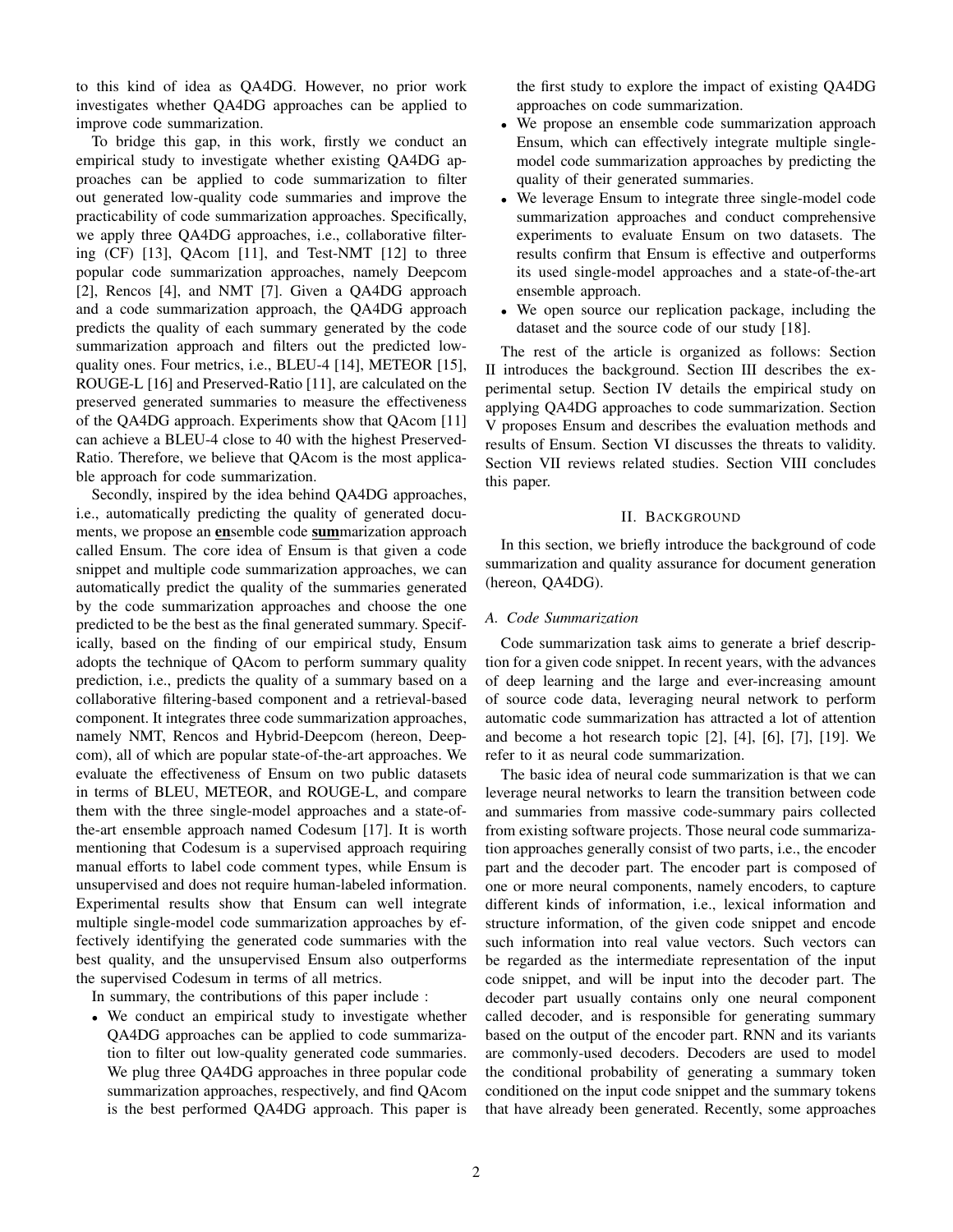[4] also integrate retrieval methods into neural networks to enhance the performance of code summarization.

# *B. Quality Assurance for Document Generation*

The idea of quality assurance for document generation (QA4DG) is to predict the quality of the documents generated by document generation approaches, and filter out the ones that are predicted to be of low quality before presenting generated documents to readers. In this way, we can improve the overall quality of the generated documents that are presented to readers and consequently improve the practicability of document generation approaches. Existing QA4DG approaches generally calculate quality scores based on the generated documents, the input from which the documents are generated and the training set to measure the quality of generated documents. They differ from each other in how they compute quality scores. Currently, researchers have proposed QA4DG approaches for document generation tasks such as neural machine translation [12] (NMT) and commit message generation [11], [20] (CMG). Unfortunately, whether QA4DG approaches can be used to improve code summarization is still uninvestigated.

# III. EXPERIMENT SETUP

In this work, we first conduct an empirical study to investigate whether quality assurance for document generation approaches can be applied to code summarization, and then propose and evaluate an ensemble code summarization approach called Ensum that is inspired by the idea of QA4DG. This section presents the datasets, the selected QA4DG approaches and code summarization approaches and the evaluation metrics code summarization used in our empirical study and the evaluation of Ensum.

# *A. Datasets*

We use the dataset provided by Hu et al. [2], which is collected from 9,714 GitHub projects. This dataset consists of 588,108 code-summary pairs. For this dataset, we used its two settings:

Within-project dataset: It does not distinguish between projects, with a training set consisting of 445,812 codesummary pairs and a validation set and a test set of 20,000 pairs each.

Cross-project dataset: Its training set consists of 455,000 code-summary pairs, the validation set and the test set contain 15,606 pairs each. The validation and the test sets do not overlap with the training set in terms of the projects where the pairs are collected from.

Table I and Table II present the statistics of the two datasets, including the number of code tokens, code lines, summary words, and the mean, median, minimum, and quantile length of codes and summaries. It can be seen that the data distributions of the training set, validation set, and test set are consistent on both datasets.

# *B. Code Summarization Approach Selection*

We select three state-of-the-art approaches from the existing neural code summarization approaches, i.e., Hybrid-DeepCom and Rencos. When using these approaches, we follow their original settings.

NMT [7]: Neural machine translation model. Here we use a RNN with global attention [21], which is a baseline commonly used in the code summarization domain. We input code tokens to the encoder. And summaries output from the decoder. We implement the model using the OpenNMT [7] and adopt the default settings.

Hybrid-DeepCom [2]: Hybrid-Deepcom, for short Deepcom, exploits a deep neural network that combines the lexical and syntactic information of Java methods for better comments generation. Specifically, the lexical information learns from source code, and the code will be processed as tokens. The syntactic information learns from abstract syntax tree (AST) sequences which uses javalang [22] to process. We input code tokens and AST sequences to encoder and Deepcom outputs summaries from decoder.

Rencos [4]: Rencos is the first that tries to enhance neural code summarization approaches with retrieval. It consists of a retrieval-based component and a neural-based component. For the retrieval-based component, it calculates the similarity of the new code segment to the historical code to find the most similar one. We input the code tokens as context vectors through encoder and retrieval component. The decoder then computes the conditional probabilities and generates the final summaries.

# *C. Quality Assurance Approach Selection*

We select three state-of-the-art QA4DG approaches to evaluate their effectiveness on code summaries. It is important to note that for all three QA4DG approaches they construct an objective function and then train it on the validation set using a differential evolutionary algorithm [23].

Collaborative Filtering (CF) [13]: This approach uses a collaborative item-based filtering algorithm to calculate two separate scores for both under-translated and over-translated cases. Under-translated means some essential words or phrases are missing in the generated documents. Over-translated means some words or phrases in the generated documents are unnecessary.

Specifically, CF uses an item-based collaborative filtering algorithm to discover the similarity between items and items, based on all users' ratings of the items, then recommends similar item information to that user based on the user's historical preference information. For the code summarization task, CF considers a function as a user and each word in code or summary as an item. And then CF can construct a mapping of associated words in summaries for each word in code that corresponds to it. Based on these mappings, CF can calculate precision and recall for under-translation and overtranslation respectively. Thus CF can get two quality scores. If they are below the thresholds, CF will treat this as a lowquality summary and filter it.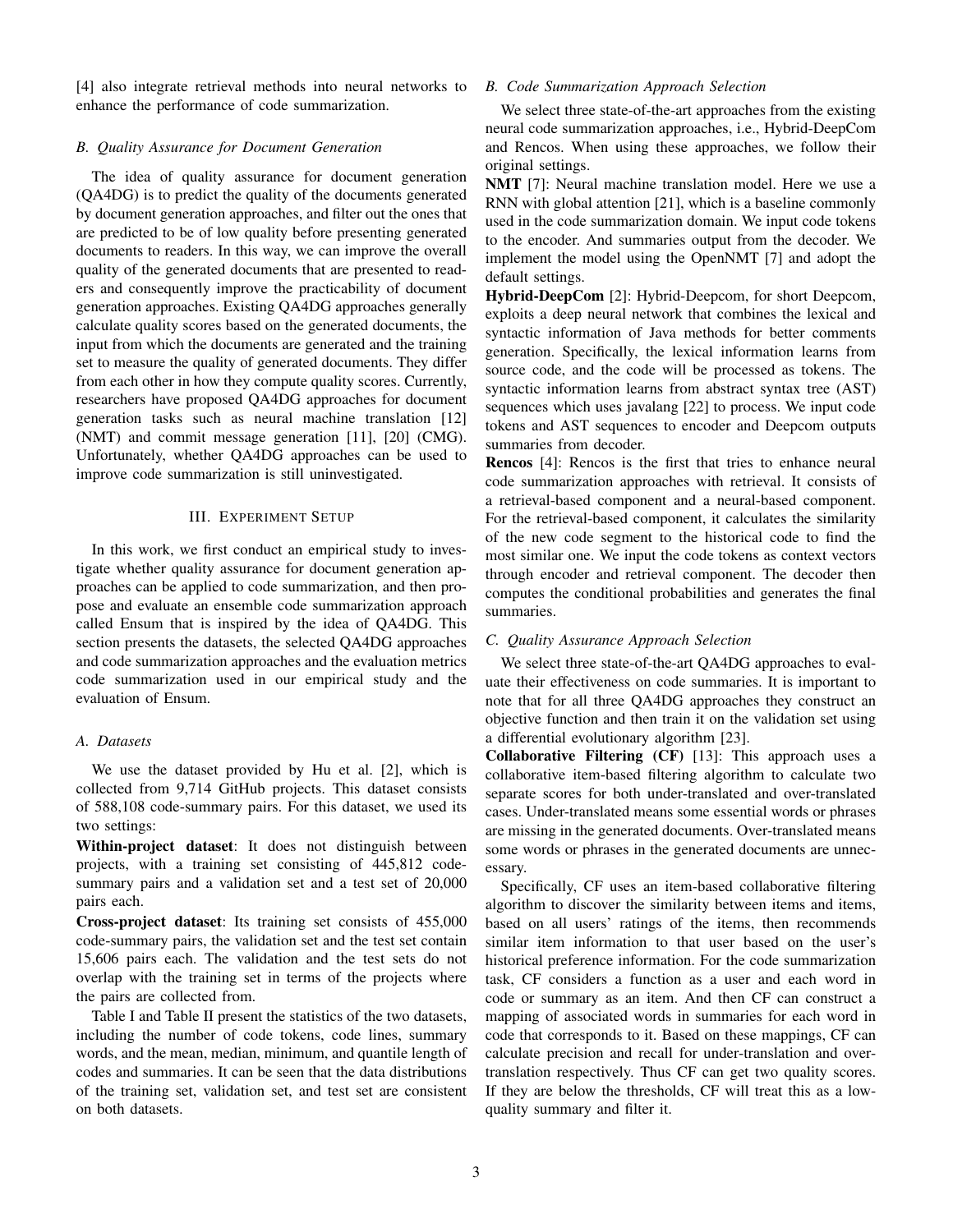TABLE I: Count of the Datasets

| Type  |         |             | Within-project dataset |               | Cross-project dataset |             |            |               |  |
|-------|---------|-------------|------------------------|---------------|-----------------------|-------------|------------|---------------|--|
|       | Pairs   | Code Tokens | Code Lines             | Summary Words | Pairs                 | Code Tokens | Code Lines | Summary Words |  |
| Train | 445.812 | 24.889.887  | 1.834.662              | 4.571.644     | 455,000               | 20.515.239  | 1.873.214  | 4.671.191     |  |
| Valid | 20,000  | 1.112.533   | 82,207                 | 204.357       | 15,406                | 699.983     | 62.526     | 155.539       |  |
| Test  | 20,000  | 1.103.447   | 81.573                 | 205,476       | 15,406                | 698.458     | 62.701     | 154,747       |  |

|            |       |       |      | Within-project dataset |      |               |      |       |       |      | Cross-project dataset |      |            |      |
|------------|-------|-------|------|------------------------|------|---------------|------|-------|-------|------|-----------------------|------|------------|------|
| Type       | Mean  | Std.  | Min. | 1st<br><b>Ouart</b>    | Med. | Ouart.<br>3rd | Max. | Mean  | Std.  | Min. | l st<br>Ouart         | Med. | 3rd Ouart. | Max. |
| Train-Code | 55.83 | 53.07 |      |                        | 36   | 75            | 665  | 45.44 | 42.60 |      | 14                    | 29   | 63         | 199  |
| Train-NL   | 10.25 | 4.48  |      |                        |      |               | 32   | 10.09 | 4.36  |      |                       |      |            | 30   |
| Valid-Code | 55.63 | 52.41 |      |                        | 36   | 75            | 397  | 45.08 | 42.56 |      |                       | 28   | 61         | 199  |
| Valid-NL   | 10.22 | 4.46  |      |                        |      |               | 30   | 10.27 | 4.49  |      |                       |      |            | 32   |
| Test-Code  | 55.17 | 52.54 |      |                        | 35   | 74            | 365  | 45.33 | 42.5  |      |                       | 29   | 62         | 199  |
| Test-NL    | 10.27 | 4.49  |      |                        |      |               | 29   | 10.05 | 4.36  |      |                       |      |            | 29   |

TABLE II: Statistics of the Datasets

Test-NMT [12]: Test-NMT addresses the current problem of faulty NMT translations and proposes an approach to check the translated content. It also divides the problem into two parts: under-translated content, over-translated content.

For under-translated, a collaborative filtering algorithm is used. Thus it can calculate a quality score for code summarization according to CF we just mentioned. For over-translated, the algorithm is based on the frequency of words appearing in the translation. Precisely, the algorithm will count the number of times each word appears in the translation. If it occurs more than once, it is considered to be over-translated. The overtranslated words will be removed and not to calculate quality score. Thus Test-NMT will obtain one quality score. If it is below the threshold, Test-NMT will treat this as a low-quality summary and filter it.

Quality Assurance for Commit Message (QAcom) [11]: This approach is used to automatically ensure the quality of generated messages and consists of a collaborative filteringbased component and a retrieval-based component. Each component will produce a quality score to measure the quality of a generated document.

The collaborative filter-based component has two cases of over-translation and under-translation [12]. Therefore, the CF component will calculate the collaborative filtering score (CF score) by checking whether each generated summary is undertranslated or over-translated for code summarization.

The retrieval-based component uses the similarity between the current code and the historical code to calculate the retrieval score for code summarization. And it will use BLEU-4 to represent the similarity so retrieval score can be calculated. Thus QAcom will get two quality scores from the two components. If they are below the thresholds, QAcom will treat this as a low-quality summary and then filter it.

# *D. Evaluation Metrics*

We use several evaluation metrics commonly used in code summarization and QA4DG, BLEU-4 [14], Meteor [15], ROUGE-L [16], Preserved-Ratio [11], Precision, and Recall.

BLEU-4 measures the n-gram precision between X and Y by computing the overlap ratios of n-grams and applying brevity penalty on short translation hypotheses. Given the generated summary  $X$  and the corresponding references  $Y$ ,

 $BLEU - N$  calculates the similarity by computing the ngram precision of the candidate sentences for the reference sentences and penalizes the lengths that are too short. BLEU-1/2/3/4 correspond to 1-gram, 2-gram, 3-gram, and 4-gram scores, respectively. The formula to calculate BLEU-N  $(N =$ 1, 2, 3, 4) is:

$$
BLEU - N = BP * exp\left(\sum_{n=1}^{N} w_n log p_n\right) \tag{1}
$$

where  $p_n$  is the precision score of n-gram matching between candidate and reference sentences,  $b_p$  is the brevity penalty score, and  $w_n$  is the uniform weight  $\frac{1}{N}$ . BP stands for Brevity Penalty and its formula is

$$
BP = \begin{cases} 1 & , if \, cand < ref \\ e^{1 - \frac{ref}{cand}} & , if \, cand \ge ref \end{cases} \tag{2}
$$

where *cand* and ref represent the length of the candidate and reference sentences, respectively. In particular, in this paper we use BLEU-4 because it is widely used by code summarization approaches for evaluation.

METEOR is based on word matches between the generated summaries and its reference. It is calculated using the F-score of word matches and a fragmentation penalty for considering word order differences. METEOR calculates sentence-level similarity scores by aligning the generated summaries to the corresponding references with the formula:

$$
Meteor = (1 - \gamma \cdot frag^{\beta}) \cdot \frac{P \cdot R}{\alpha \cdot P + (1 - \alpha) \cdot R'} \tag{3}
$$

where  $P$  and  $R$  are single word precision and recall, and  $frag$ is the fragmentation fraction.  $\gamma$ ,  $\beta$  and  $\alpha$  are three penalty parameters with default values of 0.9, 3.0 and 0.5, respectively.

ROUGE-L is widely used in text summarization and provides F-score based on longest common subsequence. ROUGE-L provides F scores based on the longest common subsequence (LCS). Suppose the lengths of  $X$  and  $Y$  are  $m$ and  $n$ , ROUGE-L is computed as follows:

$$
P_{LCS} = \frac{LCS\left(X, Y\right)}{m} \tag{4}
$$

$$
R_{LCS} = \frac{LCS\left(X, Y\right)}{n} \tag{5}
$$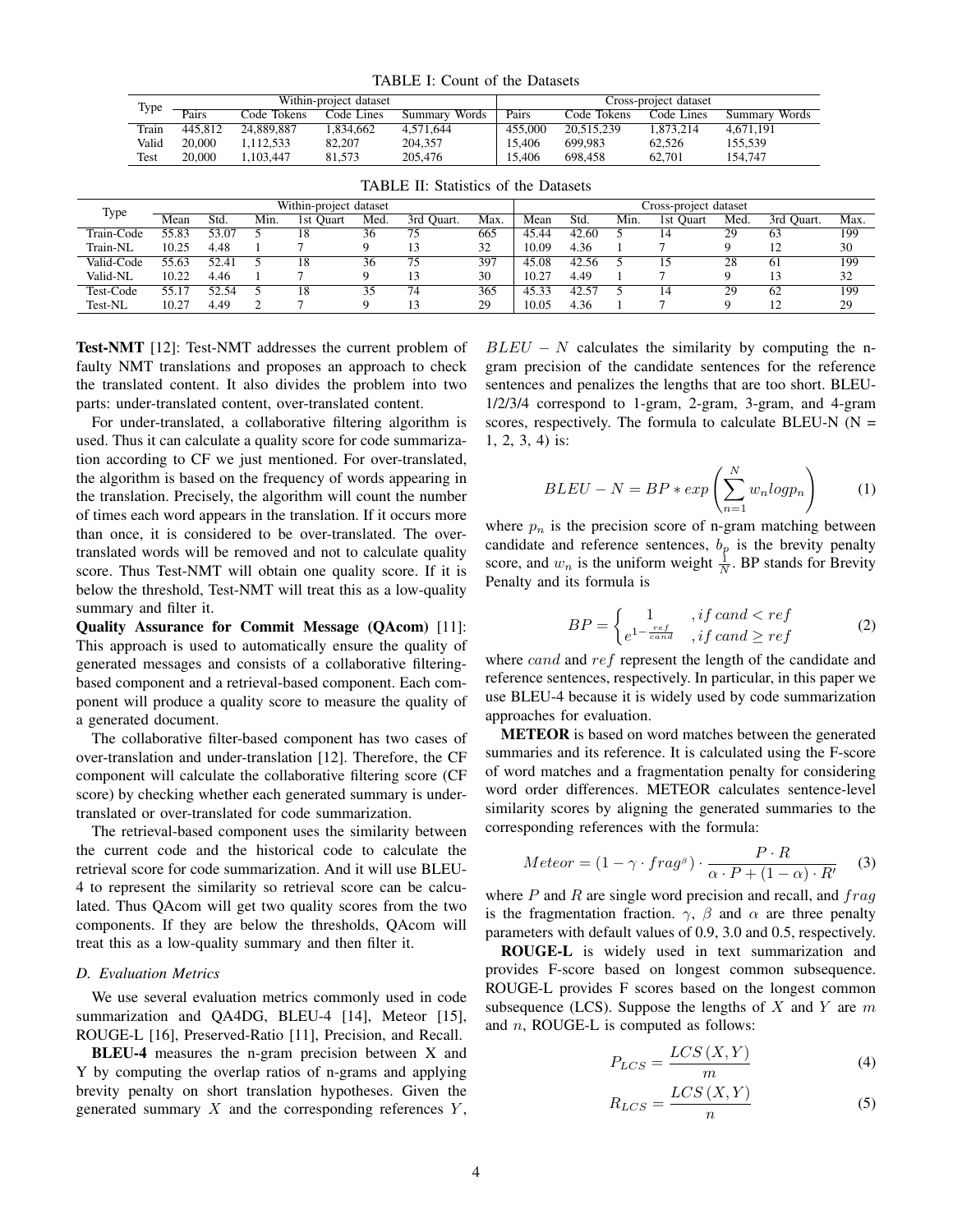$$
F_{LCS} = \frac{(1+\beta^2) R_{LCS} P_{LCS}}{R_{LCS} + \beta^2 P_{LCS}}
$$
(6)

where  $\beta = P_{LCS}/R_{LCS}$  and  $F_{LCS}$  is the value of ROUGE-L.

Preserved-Ratio measures the retention of high quality summaries by QA4DG approaches. It calculates the percentage of preserved summaries to all summaries with the formula:

$$
Preserve = \frac{summary_{pre}}{summary_{all}} \tag{7}
$$

where  $Preserve$  is the preserved percentage,  $summary_{pre}$  is the number of preserved summaries, and  $summary_{all}$  is the number of all summaries.

We also use **Precision** and **Recall** to evaluate the effectiveness of QA4DG approaches.

$$
Precision = \frac{TP}{TP + FP}
$$
 (8)

$$
Recall = \frac{TP}{TP + FN} \tag{9}
$$

where True Positive (TP) represents the number of the comments that are correctly predicted to high quality; False Positive (FP) represents the number of the comments that are wrongly predicted to high quality; False Negative (FN) represents the number of the comments that are wrongly predicted to low quality.

### IV. QUALITY ASSURANCE FOR CODE SUMMARIZATION

In this section, we introduce the overview and empirical study of quality assurance for code summarization.

#### *A. The Overview of Our Empirical Study*

Figure 2 shows the overview of quality assurance for code summarization. The quality assurance for code summarization involves the following four steps: data preprocessing, using code summarization approaches to generate code summaries, applying quality assurance approaches to code summaries, and filtering low-quality code summaries.

First, we preprocess the dataset for each code summarization approach following the original data preprocessing procedure of this approach. The neural model of each code summarization approach is trained on the training set. During the model training phase, different code summarization approaches can be used. We select three popular code summarization approaches, i.e., NMT, Deepcom and Rencos. The model will then generate code summaries for each code snippet in the test set. Subsequently, we apply three QA4DG approaches namely CF, TestNMT and QAcom to filter out the low-quality summaries.

Specifically, for three QA4DG approaches we will construct an objective function and then train it on the validation set using a differential evolutionary algorithm. To find the optimal thresholds of quality scores, we set the objective function to preserve as many generated summaries as possible while ensuring that the BLEU scores of the preserved summaries exceed 40. The BLEU scores above 40 are based on the fact that we consider a set of generated summaries to be of high quality if their BLEU scores exceed 40 [8]. After finding the optimal thresholds, each QA4DG approach will calculate the quality scores. If the quality scores are below the thresholds, QA4DG will treat this as a low quality summary and filter it.

# *B. Empirical Study on Code Summarization*

We conduct an empirical study to investigate whether existing QA4DG approaches can be applied to code summarization to filter out generated low-quality code summaries and improve the practicability of code summarization approaches.

Specifically, we use BLEU-4, METEOR, and ROUGE-L to automatically evaluate these approaches. For example, given a dataset and a code summarization approach, we will first evaluate the summaries generated by this approach on the test set. Next, we use the three quality assurance approaches to filter out the summaries generated by this code summarization approach for quality assurance. Subsequently, we can obtain three different filtering results from each of the three quality assurance approaches. In addition, we will calculate the ratio of preserved summaries to all summaries, i.e., the Preserved-Ratio. Finally, by comparing the filtering results, we choose the quality assurance approach whose result is close to or above 40 on BLEU-4, and preserving as many summaries as possible.

Once we have selected the most effective quality approach for code summarization by automatic evaluation, we need to validate the approach's performance further. Therefore, we also perform the human evaluation. Based on a previous study [9], [20], we invite four master students in software engineering to participate, all of whom have four years of java programming experience. We randomly select 100 functions and the corresponding summaries by the three code summarization approaches from the two datasets. The four participants need to compare the reference with the generated summaries and assign a score to each generated summary. Scores ranged from 1 to 5. A score of 1 indicates no association between the two summaries, and a score of 5 tells that the two summaries are identical or have the same meaning. In particular, we consider summaries with a score of 4 or 5 to be of high quality and the rest of the messages to be of low quality. The scoring range and criteria are consistent with Liu et al. [9]. For each function, we obtain scores from four participants. The final score of the function is obtained by averaging the four scores. Finally, we will compare the distribution of scores and Preserved-Ratio in the human evaluation results with the automatic assessment results.

# *C. Experimental Results*

Automatic Evaluation. Table III shows the results of our experiments. The Rencos in Within-project dataset is used as an example. The "Rencos" row represents the performance of Rencos on the test set since the quality assurance approach has not been used on the dataset at this point, and therefore the Preserved-Ratio is 100%. The "Rencos+CF" row represents the overall quality of the preserved code summaries after applying CF to Rencos. We can observe from Table III that:

(1) All three existing quality assurance approaches improve code summarization. For example, on the Within-project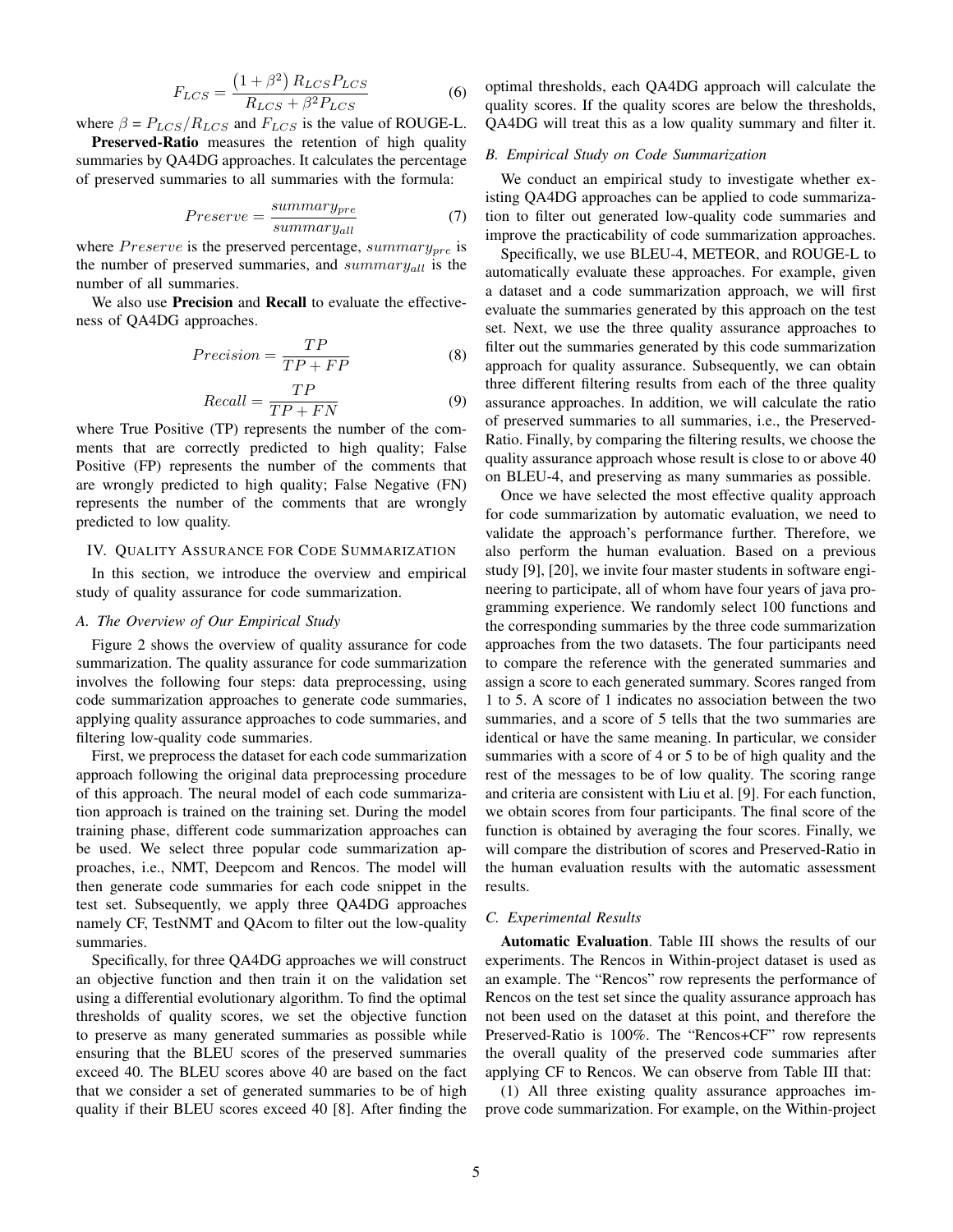

Fig. 2: Overview of Quality Assurance for code summarization. TABLE III: Effectiveness of Three Quality Assurance Approaches on Two Datasets.

| Approach         | Within-project dataset |               |                |                |        | Cross-project dataset |                |                |  |  |
|------------------|------------------------|---------------|----------------|----------------|--------|-----------------------|----------------|----------------|--|--|
|                  | Bleu-4                 | <b>METEOR</b> | <b>ROUGE-L</b> | Preserve-Ratio | Bleu-4 | <b>METEOR</b>         | <b>ROUGE-L</b> | Preserve-Ratio |  |  |
| Deepcom          | 0.326                  | 0.249         | 0.513          | $100\%$        | 0.205  | 0.163                 | 0.385          | 100%           |  |  |
| Deepcom+CF       | 0.353                  | 0.277         | 0.579          | 32.36%         | 0.453  | 0.308                 | 0.586          | 35.78%         |  |  |
| Deepcom+Test-NMT | 0.355                  | 0.264         | 0.501          | 63.07%         | 0.270  | 0.196                 | 0.430          | 71.74%         |  |  |
| Deepcom+OAcom    | 0.482                  | 0.337         | 0.617          | 68.27%         | 0.397  | 0.273                 | 0.541          | 42.91%         |  |  |
| Rencos           | 0.281                  | 0.210         | 0.458          | 100%           | 0.210  | 0.162                 | 0.382          | 100%           |  |  |
| Rencos+CF        | 0.383                  | 0.286         | 0.571          | 44.22%         | 0.385  | 0.267                 | 0.539          | 40.65%         |  |  |
| Rencos+Test-NMT  | 0.398                  | 0.280         | 0.529          | 41.45%         | 0.239  | 0.183                 | 0.412          | 80.00%         |  |  |
| Rencos+OAcom     | 0.376                  | 0.268         | 0.526          | 67.23%         | 0.477  | 0.317                 | 0.598          | 35.18%         |  |  |
| NMT              | 0.255                  | 0.197         | 0.457          | 100%           | 0.165  | 0.137                 | 0.349          | 100%           |  |  |
| NMT+CF           | 0.379                  | 0.271         | 0.543          | 26.10%         | 0.422  | 0.290                 | 0.576          | 22.87%         |  |  |
| NMT+Test-NMT     | 0.407                  | 0.284         | 0.561          | 37.54%         | 0.202  | 0.157                 | 0.373          | 70.26%         |  |  |
| NMT+OAcom        | 0.394                  | 0.274         | 0.550          | 60.10%         | 0.404  | 0.316                 | 0.541          | 31.02%         |  |  |

dataset, compared with Deepcom, Deepcom+CF goes up 8%, 10%, 11% on BLEU-4, METEOR, ROUGE-L, respectively. Deepcom+QAcom goes up 48%, 35%, 20%, respectively. Deepcom+Test-NMT goes up 9%, 6% on BLEU-4, METEOR, and no improvement on ROUGE-L, respectively. We can see that the existing QA4DG approaches can be applied to code summarization and enhance code summarization. In addition, all three approaches use a differential evolutionary algorithm to adjust the thresholds, but there are still some approaches that generate summaries with BLEU-4 below 40, which means these approaches cannot filter out low-quality summaries better for the current dataset.

(2) The overall quality of code summaries preserved by QAcom is the best. First, QAcom can raise BLEU-4 above 40 in all cases, while many QA4DG approaches cannot do so. Secondly, for those QA4DG approaches that can reach BLEU-4 above 40, QACom achieves a higher Preserved-Ratio than them. For example, on the dataset Cross-project dataset, NMT+QAcom can improve on average 145%, 131%, and 60% over NMT in terms of BLEU-4, METEOR, and ROUGE-L, respectively. In contrast, NMT+CF can only improve 33%, 27%, and 16%, respectively, while NMT+Test-NMT can improve 40%, 33%, and 19%, respectively. In addition, it can be seen on the Within-project dataset that the Preserved-Ratio of Deepcom+Test-NMT and Deepcom+QAcom are basically the same. However, Deepcom+QAcom is 36%, 28%, and 23% higher than Deepcom+Test-NMT on BLEU-4, METEOR, and ROUGE-L, respectively. Therefore, we can infer that QAcom is the most effective quality assurance approach for improving code summarization.

(3) The overall good results of QAcom are due to the combination of collaborative filtering and retrieval methods. For example, on the Within-project dataset, the Preserved-Ratio of Deepcom+Test-NMT is close to QAcom. However, it is lower than QAcom on other evaluation metrics, which means the quality of preserved summaries by Test-NMT is generally inferior to QAcom. Therefore, we believe that QAcom can better filter out low-quality summaries by combining collaborative filtering and retrieval methods and preserve as many high-quality summaries as possible.

(4) The BLEU scores of all three code summarization approaches that use QAcom are close to or exceed the BLEU constraint we use during training, i.e., 40, indicating that the overall quality of the code summaries preserved by QAcom is good. Thus, QAcom can guarantee the overall quality of the code summaries.

In addition, the Preserved-Ratio of QAcom is related to the used dataset and code summarization approach. For example, on the Within-project dataset, the Preserved-Ratios of all three approaches are higher than 60%. On the Cross-project dataset, Deepcom+QAcom, which has the highest Preserved-Ratio, preserved only 42.91% of the summaries. The reason may be that on the Cross-project dataset data, Deepcom is no longer able to generate better code summaries. Based on these observations, we believe that QAcom can effectively guarantee the quality of code summaries generated by code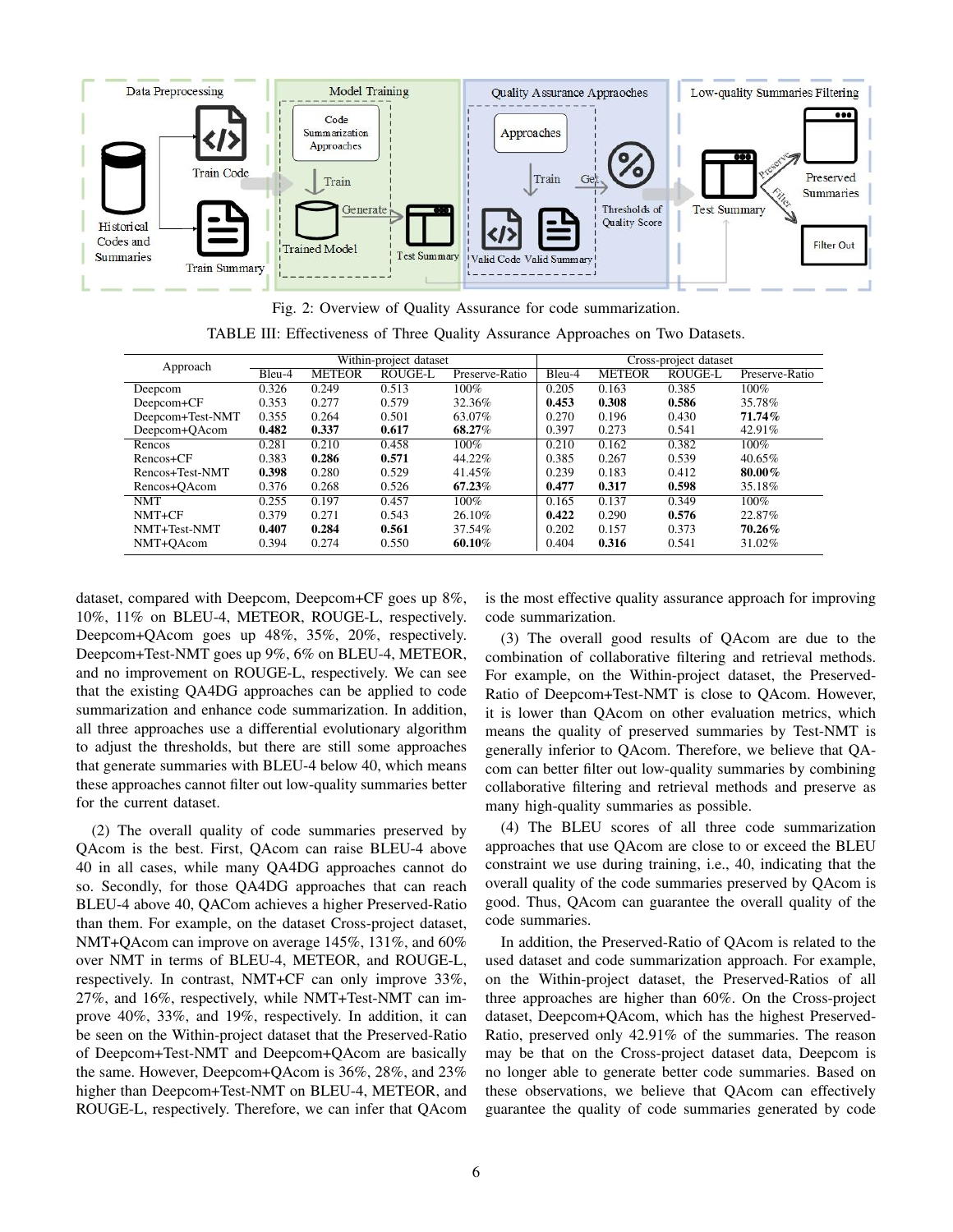summarization approaches and improve the practicability of existing code summarization approaches.

Human Evaluation. After we select the most effective approach QAcom, we also conduct the human evaluation of QAcom. Table IV and Table V show the results of the human evaluation. The "1" to "5" columns show the distribution of the final scores of each code summarization approach on each dataset. The "Preserved" column refers to the number of preserved summaries, and the "Mean-score" column represents the average score of the scores. We can observe Table IV that:

(1) The distribution of the scores is consistent with the results of the automatic evaluation shown in Table IV. For example, in the Within-project dataset, Deepcom has the highest percentage of scores of 2 and 3. While Deepcom+QAcom has the highest rate of 4 and 5. This indicates that the results filtered by QAcom have the highest percentage on 4 and 5 scores, meaning that QAcom can preserve high-quality summaries.

(2) "Preserved" is consistent with the Preserved-Ratio of the automatic evaluation shown in Table III. For example, Deepcom's Preserved-Ratio on the Within-project dataset is 68.27%, and Deepcom's "Preserved" is 68 out of 100. This indicates that QAcom does filter out a large number of lowquality code summaries. In all cases, QAcom can filter out more low-quality summaries and preserve more high-quality summaries.

(3) The average score of code summaries preserved by QAcom is higher than the average score of the original approach. For example, the average score of Deepcom on the Within-project dataset is 2.84, and the average score improves to 3.58 after QAcom filtering.

(4) As shown in Table V, we also calculate the precision and recall of QAcom about low-quality and high-quality summaries. We note that QAcom consistently outperforms random selection. Therefore, randomly preserving generated summaries hardly affects the overall quality.

Our human evaluation results confirm the ability of QAcom to guarantee the quality of the summaries generated by the code summarization approaches and further demonstrate the effectiveness of QAcom in filtering low-quality code summaries and preserving high-quality summaries.

*Existing quality assurance approaches can improve code summarization, and QAcom can maximize code summaries and ensure the quality of the summaries while preserving as many high-quality summaries as possible.*

# V. ENSUM: AN ENSEMBLE CODE SUMMARIZATION APPROACH

Based on the above empirical study, we also notice that the idea behind QA4DG approaches, i.e., predicting the quality of generated documents, can also be used to construct ensemble code summarization approach. Inspired by this, we propose an ensemble code summarization approach called Ensum. This section describes the motivation, the details, the evaluation, and the evaluation results of Ensum.



Fig. 3: An example of human evaluation scores of the summaries generated by different approaches showing that only one approach performs well.

### *A. Motivation of Ensum*

As shown in Figures 3, during the human evaluation, we find that for the same function, only one of the summaries generated by the three code summarization approaches may perform well, i.e., get a score of 5. Therefore, we do an automatic complementarity analysis on the high-quality summaries preserved by the three code summarization approaches after filtering. As shown in Table VI, good(only) means that only the summary generated by the current approach is of high quality compared with its reference. Good(all) means that the summaries generated by all three approaches are of high quality the current reference. For example, on the Withinproject dataset, Deepcom generates 14 unique high-quality summaries, Rencos generates 17 unique summaries, and NMT generates 8 unique summaries.

The above phenomena suggest that the three code summarization approaches are complementary to each other so we can take advantages of them. Therefore, we propose the Ensum approach to integrate the three selected complementarity approaches for improving complementarity. In addition, we have obtained through empirical research that the quality assurance approach that maximizes complementarity is QAcom. Therefore, we consider whether we can apply the idea of QAcom to Ensum, which enhances the quality of complementarity.

#### *B. Overview of Ensum*

Figure 4 shows the overview of the Ensum. On the one hand, we take advantage of the fact that the three code summarization approaches have complementary characteristics to integrate the three approaches. On the other hand, we use the idea of QAcom to filter out low-quality summaries to ensure the quality of code summarization. Thus, we can evaluate the summaries generated by the three summarization approaches using the idea of QAcom. Finally, for each code block, the best quality summary is kept as the final result.

Specifically, Ensum consists of a collaborative filteringbased component and a retrieval-based component. Both components will use the corresponding quality scores to evaluate the summaries generated by each of the three summarization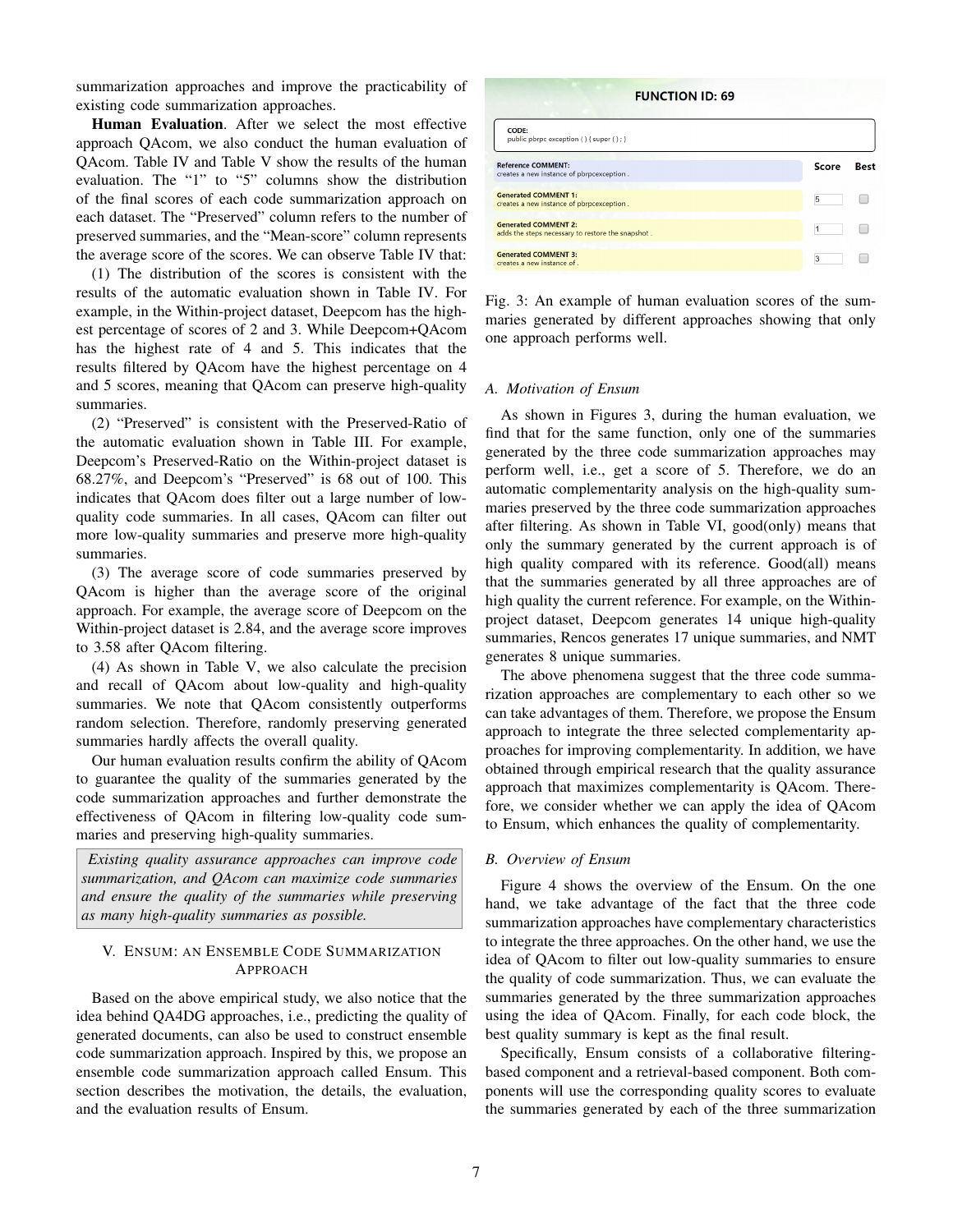|                                          | Approach                                                          | $\mathbf{1}$ | $\overline{2}$                      | 3                                                                | $\overline{\mathbf{4}}$                  | 5                     | #Preserved | <b>Mean Score</b> |
|------------------------------------------|-------------------------------------------------------------------|--------------|-------------------------------------|------------------------------------------------------------------|------------------------------------------|-----------------------|------------|-------------------|
|                                          | Deepcom                                                           | 15.0%        | 29.0%                               | 27.0%                                                            | 16.0%                                    | 13.0%                 | 100        | 2.84              |
|                                          | Deepcom+RS                                                        | 14.8%        | 28.2%                               | 28.0%                                                            | 16.4%                                    | 12.6%                 | 68         | 2.83              |
|                                          | Deepcom+QAcom                                                     | $8.8\%$      | $10.3\%$                            | $22.1\%$                                                         | 30.9%                                    | 27.9%                 | 68         | 3.58              |
|                                          | Rencos                                                            | 24.0%        | 24.0%                               | 25.0%                                                            | 15.0%                                    | 12.0%                 | 100        | 2.67              |
|                                          | Rencos+RS                                                         | 23.6%        | 26.0%                               | 25.4%                                                            | 14.3%                                    | 10.7%                 | 66         | 2.63              |
| Within-project dataset                   | Rencos+QAcom                                                      | 9.1%         | 13.6%                               | 21.2%                                                            | 25.8%                                    | 30.3%                 | 66         | 3.55              |
|                                          | <b>NMT</b>                                                        | 30.0%        | 21%                                 | 23%                                                              | 14.0%                                    | 11.0%                 | 100        | 2.52              |
|                                          | NMT+RS                                                            | 28.3%        | 22.6%                               | 22.4%                                                            | 14.5%                                    | 12.2%                 | 60         | 2.59              |
|                                          | NMT+QAcom                                                         | 11.9%        | 15.8%                               | 14.6%                                                            | $30.1\%$                                 | $27.6\%$              | 60         | 3.46              |
|                                          | Deepcom                                                           | 24.0%        | 18.0%                               | 29.0%                                                            | 15.0%                                    | 14.0%                 | 100        | 2.77              |
|                                          | Deepcom+RS                                                        | 24.4%        | 20.2%                               | 30.4%                                                            | 15.3%                                    | 9.7%                  | 42         | 2.66              |
|                                          | Deepcom+QAcom                                                     | $6.3\%$      | 11.0%                               | 31.3%                                                            | 28.1%                                    | 24.3%                 | 42         | 3.56              |
|                                          | Rencos                                                            | 28.0%        | 22.0%                               | 25.0%                                                            | 15.0%                                    | 10.0%                 | 100        | 2.57              |
|                                          | Rencos+RS                                                         | 28.9%        | 21.3%                               | 26.4%                                                            | 15.6%                                    | 7.8%                  | 35         | 2.52              |
| Cross-project dataset                    | Rencos+QAcom                                                      | $8.9\%$      | $4\%$                               | 30.1%                                                            | 33.6%                                    | 23.4%                 | 35         | 3.58              |
|                                          | <b>NMT</b>                                                        | 38.0%        | 26%                                 | 19%                                                              | 9.0%                                     | 8.0%                  | 100        | 2.23              |
|                                          | NMT+RS                                                            | 37.8%        | 26.4%                               | 18.6%                                                            | 10.3%                                    | 6.9%                  | 31         | 2.22              |
|                                          | NMT+QAcom                                                         | 17.9%        | 19.3%                               | 35.6%                                                            | 13.1%                                    | 14.1%                 | 31         | 2.86              |
|                                          |                                                                   |              |                                     |                                                                  |                                          |                       |            |                   |
|                                          | <b>History Code</b><br>Summary<br><b>History Code</b><br>New Code |              |                                     | Mapping<br><b>Cosine</b><br>similarity<br>Retrieval<br>Component |                                          | Recall<br><b>Bleu</b> |            | Combine           |
| <b>Historical Codes</b><br>and Summaries |                                                                   |              | <b>Integration</b>                  |                                                                  |                                          |                       |            |                   |
|                                          | Deepcom<br>Rencos<br><b>NMT</b>                                   |              | Summary-1<br>Summary-2<br>Summary-3 |                                                                  | Select the<br>Highest-quality<br>Summary |                       |            |                   |

TABLE IV: The Human Evaluation Results of QAcom on two datasets.

Fig. 4: The overview of Ensum.

TABLE V: The Evaluation Results of QAcom about Predicting Low-quality and High-quality summaries.

| Dataset                | Approach      |           | Low-quality summaries | High-quality summaries |        |  |
|------------------------|---------------|-----------|-----------------------|------------------------|--------|--|
|                        |               | Precision | Recall                | Precision              | Recall |  |
|                        | Deepcom+RS    | 71.6%     | 32.1%                 | 29.0%                  | 68.0%  |  |
|                        | Deepcom+QAcom | 83.0%     | 44.3%                 | 58.8%                  | 72.5%  |  |
| Within-project dataset | Rencos+RS     | 74.3%     | 33.8%                 | 25.0%                  | 66.0%  |  |
|                        | Rencos+QAcom  | 84.8%     | 46.2%                 | 56.1%                  | 72.9%  |  |
|                        | $NMT+RS$      | 74.1%     | 35.3%                 | 26.7%                  | 64.1%  |  |
|                        | NMT+QAcom     | 82.3%     | 42.1%                 | 57.7%                  | 72.2%  |  |
|                        | Deepcom+RS    | 71.0%     | 62.8%                 | 25.1%                  | 36.2%  |  |
|                        | Deepcom+QAcom | 88.0%     | 78.1%                 | 52.4%                  | 75.9%  |  |
| Cross-project dataset  | $Rencos+RS$   | 75.7%     | 67.3%                 | 23.4%                  | 32.7%  |  |
|                        | Rencos+QAcom  | 83.5%     | 77.1%                 | 57%                    | 73.0%  |  |
|                        | $NMT+RS$      | 83.7%     | 68.6%                 | 17.2%                  | 31.4%  |  |
|                        | NMT+QAcom     | 93.1%     | 79.4%                 | 27.2%                  | 49.6%  |  |

approaches. Subsequently, Ensum will automatically select the best quality summary among the code summaries generated

TABLE VI: The Results of Complementarity Analysis.

| <b>Dataset</b>         | Approach   | Good | Good (Only) | Good (All) |
|------------------------|------------|------|-------------|------------|
|                        | Deepcom    | 68   | 14          |            |
| Within-project dataset | Rencos     | 66   | 17          | 40         |
|                        | <b>NMT</b> | 60   | 8           |            |
|                        | Deepcom    | 42   |             |            |
| Cross-project dataset  | Rencos     | 35   |             | 30         |
|                        | <b>NMT</b> | 31   |             |            |

by the three summarization approaches for each code. Specifically, for each code, the three summarization approaches will generate three different summaries. We use CF scores and retrieval scores to compare these three different summaries.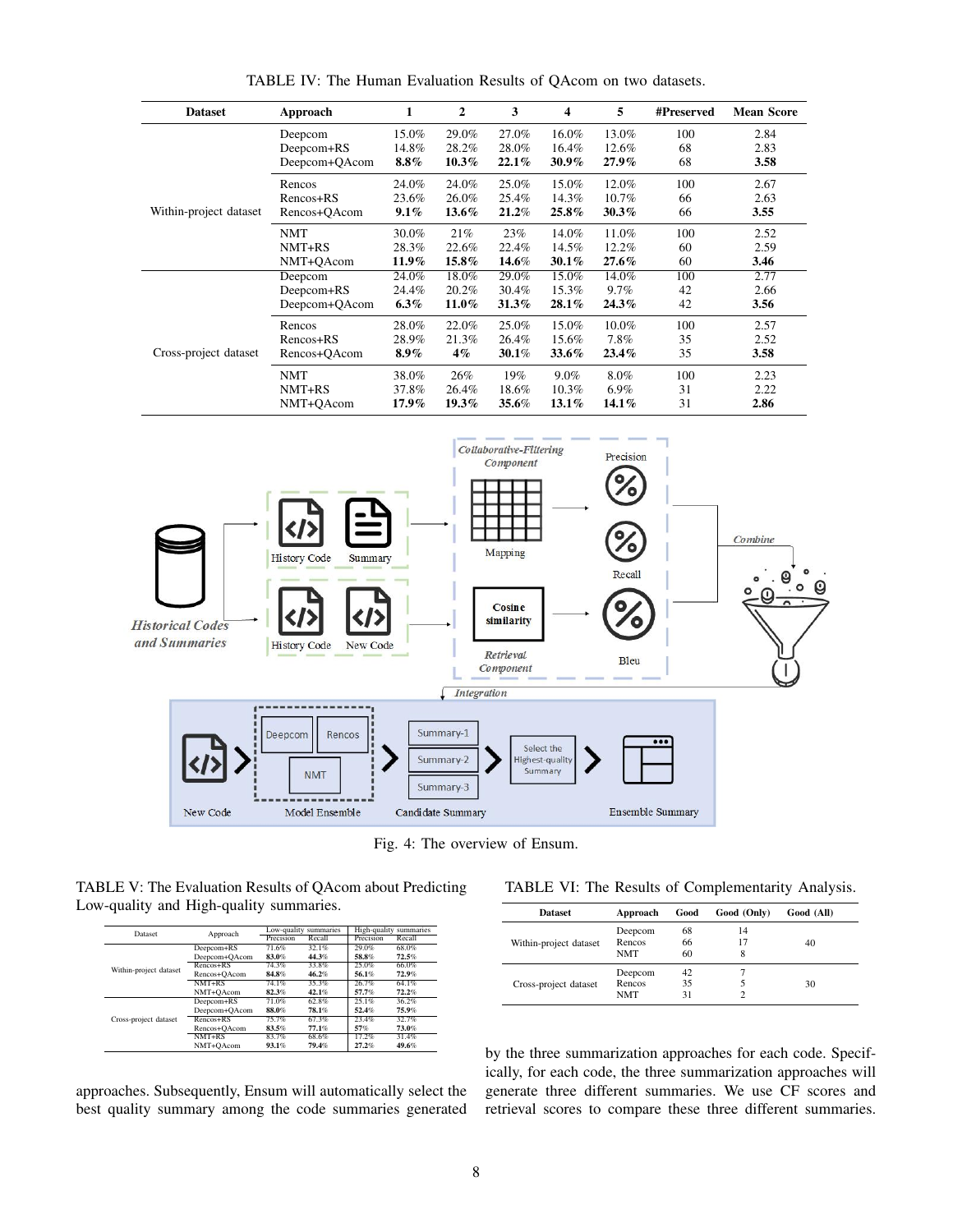We keep the highest-scoring summary as the corresponding summary for the current code. In this way, we can generate a summary of the best quality code for all codes.

# *C. Evaluation of Ensum*

To automatically evaluate the effectiveness of Ensum, we also use metrics such as BLEU-4, METEOR, ROUGE-L. For example, given a dataset, we will use Ensum to integrate the three summarization approaches to obtain summaries of the corresponding test set in that dataset. Note that the Preserved-Ratio here is 100% because we generate summaries of the best quality for the entire test set by approach ensemble, rather than simply filtering. Finally, we compare the summaries generated by Ensum with the original three summaries generated by the three summarization approaches. If the final result is better than all three approaches, we successfully integrate the advantages of the three summarization approaches.

# *D. Experimental Results*

*1) Effectiveness of Ensum:* As shown in Table VII, the ensemble results outperforms the results of the three summarization approaches, and the Preserved-Ratio reached 100%. For example, on the Within-project dataset, the BLEU-4, METEOR, ROUGE-L of ensemble results reached 0.406, 0.289, and 0.557, respectively. The results have reached the standard of high-quality summaries. Meanwhile, compared with the best of the three approaches, the improvement in BLEU-4, METEOR, ROUGE-L was 25%, 16%, and 9%, respectively, indicating the advantages of different aspects the three approaches are successfully integrated.

*2) Results of Ensum Compared to Codesum:* Codesum is the state-of-the-art ensemble approach for code summarization proposed by Chen et al. [17]. It classifies code comments into six categories by manual labeling, then trains the classifier to find a suitable code summarization approach for each type, and finally integrates them. Codesum needs to label and classify 20,000 comments to train the classifier manually, so it is a supervised method.

To compare the effectiveness of Ensum and Codesum in terms of approach ensemble, we first need to apply the three selected code summarization approaches: Deepcom, Rencos, and NMT on six categories, and thus find out the most suitable code summarization approach for each of the six categories. As shown in table VIII, for the categories "What", "Howit-is-done", and "How-to-use", Deepcom is the most suitable approach. For the categories "Why" and "Others", Rencos is the most suitable approach. For the "Property" category, NMT is the most suitable approach. Here, although for the category "Property", NMT does not have the highest BLEU-4 score, METEOR and ROUGE-L are the highest, so we chose the NMT approach for the "Property" category.

Subsequently, we evaluate the ensemble effectiveness of Ensum and Codesum on two datasets. As shown in Table VII, on the Within-project dataset, Ensum's effectiveness on BLEU-4, METEOR, ROUGE-L is improved by 26%, 17%, and 9% compared to Codesum, respectively. On the Cross-project dataset, Ensum improved 11%, 6%, and 5% on BLEU-4, METEOR, and ROUGE-L, respectively, compared to Codesum. For the current function, Ensum generates an entirely consistent summary with the ground truth compared to the results generated by Codesum. Thus, the idea of Ensum can gather the advantages of the approach more effectively and produce higher-quality code summaries than Codesum.

*Ensum can generate high-quality code summaries by combining the advantages of three state-of-the-art code summarization approaches. Also, Ensum is more effective in taking the advantages of existing code summarization approaches for ensemble than Codesum.*

# VI. THREATS TO VALIDITY

We discuss the threats to validity. One threat to validity concerns the actual results of the three code summarization approaches. To obtain the results, we experiment with their publicly available code and follow the descriptions in their papers or public code to set their hyper-parameters. In addition, some approaches require only the source code tokens, while others require the extraction of the source code AST, which makes it more challenging to reproduce the approaches. However, we keep in touch with the authors via email or GitHub issue to address the existing problems. The second threat to validity is about reproducing the results of Codesum. To mitigate this threat, we keep in touch with the authors and use the original code provided by the author to maintain correctness.

# VII. RELATED WORK

In this section, we introduce the related work about code summarization and quality assurance for document generation.

# *A. Code Summarization*

Studies related to code summarization fall into three main categories: rule-based, retrieval-based, and neural modelbased, and their interactions [4]. Rule-based approaches [24]– [27] generate code summaries through predefined rules. Sridhara et al. [25], [26] propose a Software Word Usage Model (SWUM) approach that selects statements from java methods. Moreno et al. [27] also predefine heuristic rules to generate summaries. Liu et al. [24] propose a latent semantic indexing and clustering method.

However, the rule-based approach has the limitation that it cannot handle cases where the rules are not predefined. Therefore, information retrieval-based approaches [28]–[33] are proposed where researchers consider more contextual information [27], [34]–[36]. Haiduc et al. [29] generate code summaries by retrieving similar term-based summaries. Wong et al. [32] propose CloCom for automatically generating code summaries by analyzing existing software repositories. Moskowitz-Attias et al. [30] use topic models and n-grams to predict the summaries corresponding to Java code. Brian et al. [28] propose a new topic modeling-based approach to source code summarization. Peige et al. [31] present an eye-tracking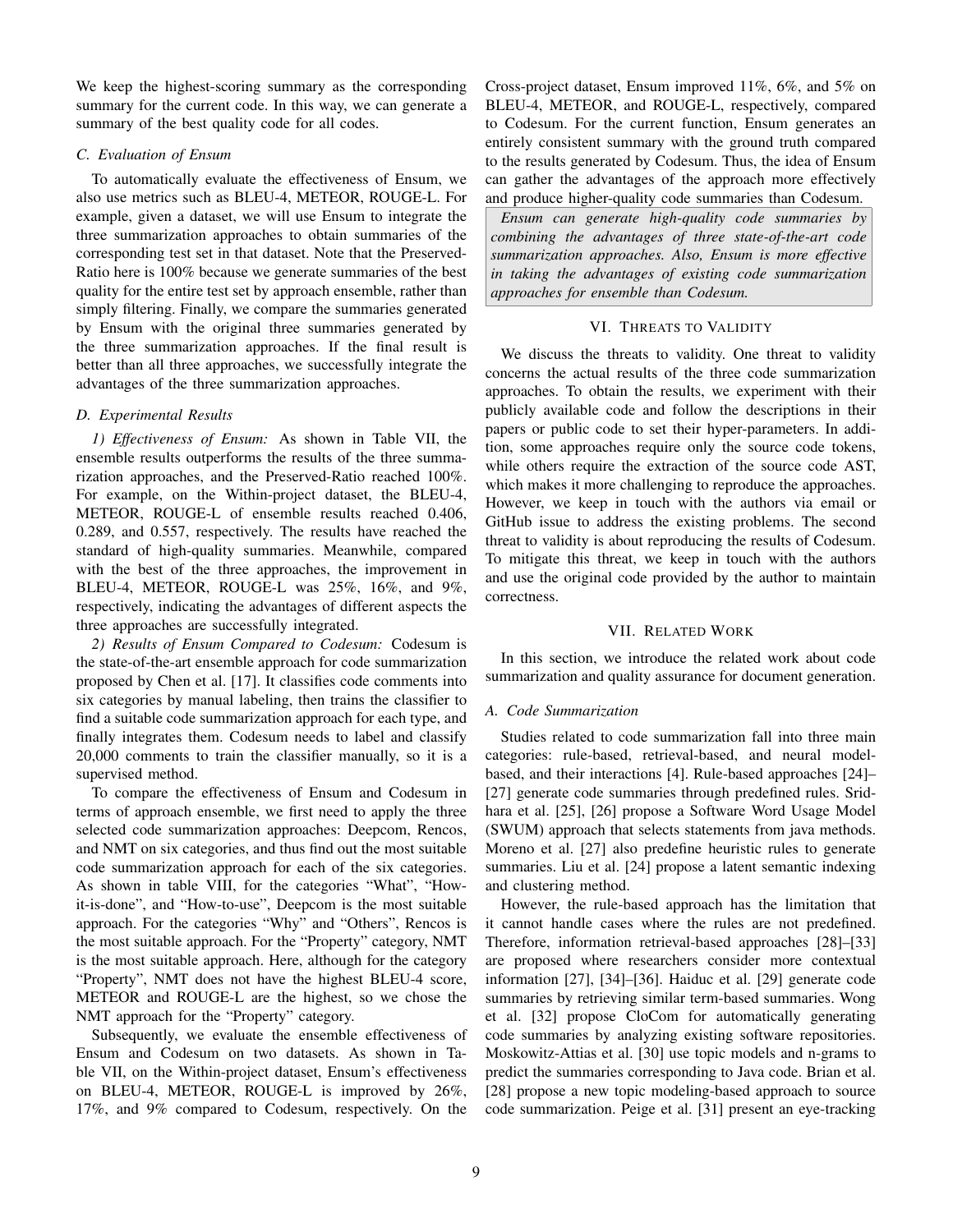TABLE VII: The Results of Ensemble Approach Ensum and Codesum.

| Approach |          |        | Within-Project dataset |                | Cross-Project dataset |        |         |                |  |
|----------|----------|--------|------------------------|----------------|-----------------------|--------|---------|----------------|--|
|          | $Bleu-4$ | Meteor | Rouge-L                | Preserve Ratio | Bleu-4                | Meteor | Rouge-L | Preserve Ratio |  |
| Deepcom  | 0.326    | 0.249  | 0.513                  | 100%           | 0.205                 | 0.158  | 0.344   | $100\%$        |  |
| Rencos   | 0.281    | 0.210  | 0.458                  | $100\%$        | 0.210                 | 0.162  | 0.382   | 100%           |  |
| NMT      | 0.255    | 0.197  | 0.457                  | $100\%$        | 0.165                 | 0.137  | 0.349   | 100%           |  |
| Codesum  | 0.323    | 0.246  | 0.511                  | $100\%$        | 0.203                 | 0.163  | 0.382   | 100%           |  |
| Ensum    | 0.406    | 0.289  | 0.557                  | 100%           | 0.226                 | 0.172  | 0.403   | 100%           |  |

TABLE VIII: Performances of the code summarization Models in Each Comments Category

| Approach   | Category       | <b>BLEU-4</b> | <b>METEOR</b> | <b>ROUGE</b> |
|------------|----------------|---------------|---------------|--------------|
|            | What           | 0.225         | 0.189         | 0.375        |
|            | Why            | 0.169         | 0.147         | 0.278        |
|            | How-is-it-done | 0.250         | 0.177         | 0.362        |
|            | How-to-use     | 0.234         | 0.178         | 0.354        |
| Deepcom    | Property       | 0.199         | 0.103         | 0.309        |
|            | Others         | 0.186         | 0.156         | 0.264        |
|            | What           | 0.135         | 0.168         | 0.324        |
|            | Why            | 0.200         | 0.162         | 0.330        |
|            | How-is-it-done | 0.110         | 0.142         | 0.221        |
| Rencos     | How-to-use     | 0.196         | 0.141         | 0.234        |
|            | Property       | 0.145         | 0.094         | 0.298        |
|            | <b>Others</b>  | 0.233         | 0.187         | 0.340        |
|            | What           | 0.102         | 0.101         | 0.309        |
|            | Why            | 0.029         | 0.060         | 0.164        |
|            | How-is-it-done | 0.046         | 0.067         | 0.198        |
| <b>NMT</b> | How-to-use     | 0.068         | 0.077         | 0.21         |
|            | Property       | 0.148         | 0.120         | 0.324        |
|            | Others         | 0.133         | 0.185         | 0.288        |

study to produce a tool. Wong et al. [33] propose an approach that mines comments from the Question and Answer site.

In recent years, many neural network models [6], [17], [19], [37]–[47] have been proposed to generate code summaries. Iyer et al. [6] is the first to apply neural network techniques to code summary generation. Allaman et al. [19] use attentionbased convolutional networks to generate short methods and class names as code summaries. Chen et al. [37] propose a framework BVAE to generate code summaries by learning vector representations of code and summaries. Shrivastava [45] proposes an automatic approach based on benchmarked and custom datasets. Arthur [46] proposes a novel system to automate the source code documentation process for C programming language . Mcburney and Mcmillan [47] present a technique that includes context by analyzing how the Java methods are invoked. Wan et al. [38] improve the encoderdecoder-based approach using a hybrid encoder and a reinforcement learning-based decoder to generate code summaries. Similarly, Wang et al. [39] use reinforcement learning a hierarchical attention network to combine multiple code features. In addition, Alon et al. [40], [41] propose a method for summary generation by representing source code by tokens and AST paths. Liang et al. [42] use the structural information of source code and RNN-based networks to generate code summaries. Ahmad [43] et al. use AST information and learn code representation by Transformer. LeClair et al. [44] propose a neural model called FunCom that combines tokens and AST of codes to generate summaries.

In addition, Chen et al. [17] propose a comment classifier. It classifies code summaries by manual labeling, then trains the classifier to find suitable code summarization approaches for each category. It is a supervised method. In contrast, Ensum does not require human-labeled scores and is therefore unsupervised and automated.

# *B. Quality Assurance for Document Generation*

Our proposed approach is inspired by document generation quality assurance in the field of natural language processing [11], [12], [20], [48]–[50]. Zheng et al. [12] propose an approach to test the results of NMT translations. He et al. [50] propose a test approach for guaranteeing the quality of NMT with invariant structure. Tu et al. [48] propose coveragebased NMT to improve translation quality. Wu et al. [49] present Google's Neural Machine Translation system to reduce translation errors.

In addition, Jiang et al. [20] propose a quality assurance filter for commit message generation which is a learningbased approach. Subsequently, Wang et al. [11] propose an approach for automatic quality assurance of commit messages that uses collaborative filtering and retrieval methods. It worth mentioning that we are the first to apply quality assurance to code summarization to the best of our knowledge.

# VIII. CONCLUSION

In this paper, we aim to improve code summarization through quality assurance approaches for document generation (QA4DG approaches). We first conduct an empirical study to investigate whether QA4DG approaches can be applied to code summarization. We find that QA4DG approaches are able to improve the practicability of existing code summarization approaches by predicting and filtering out low-quality code summaries generated by them. Then, inspired by the idea of QA4DG, we propose an ensemble code summarization approach named Ensum, which can integrate multiple singlemodel code summarization approaches by predicting the quality of their generated summaries. We evaluate the effectiveness of Ensum on two datasets, and the experimental results show that Ensum outperforms its used single-model code summarization approaches and a state-of-the-art ensemble code summarization approach.

# IX. ACKNOWLEDGMENT

This work is supported by the National Key Research and Development Project (No. 2018YFB2101200), the National Natural Science Foundation of China (No. 62002034), the Fundamental Research Funds for the Central Universities (Nos. 2020CDJQY-A021, 2020CDCGRJ072) and the National Defense Basic Scientific Research Program (No. WDZC20205500308).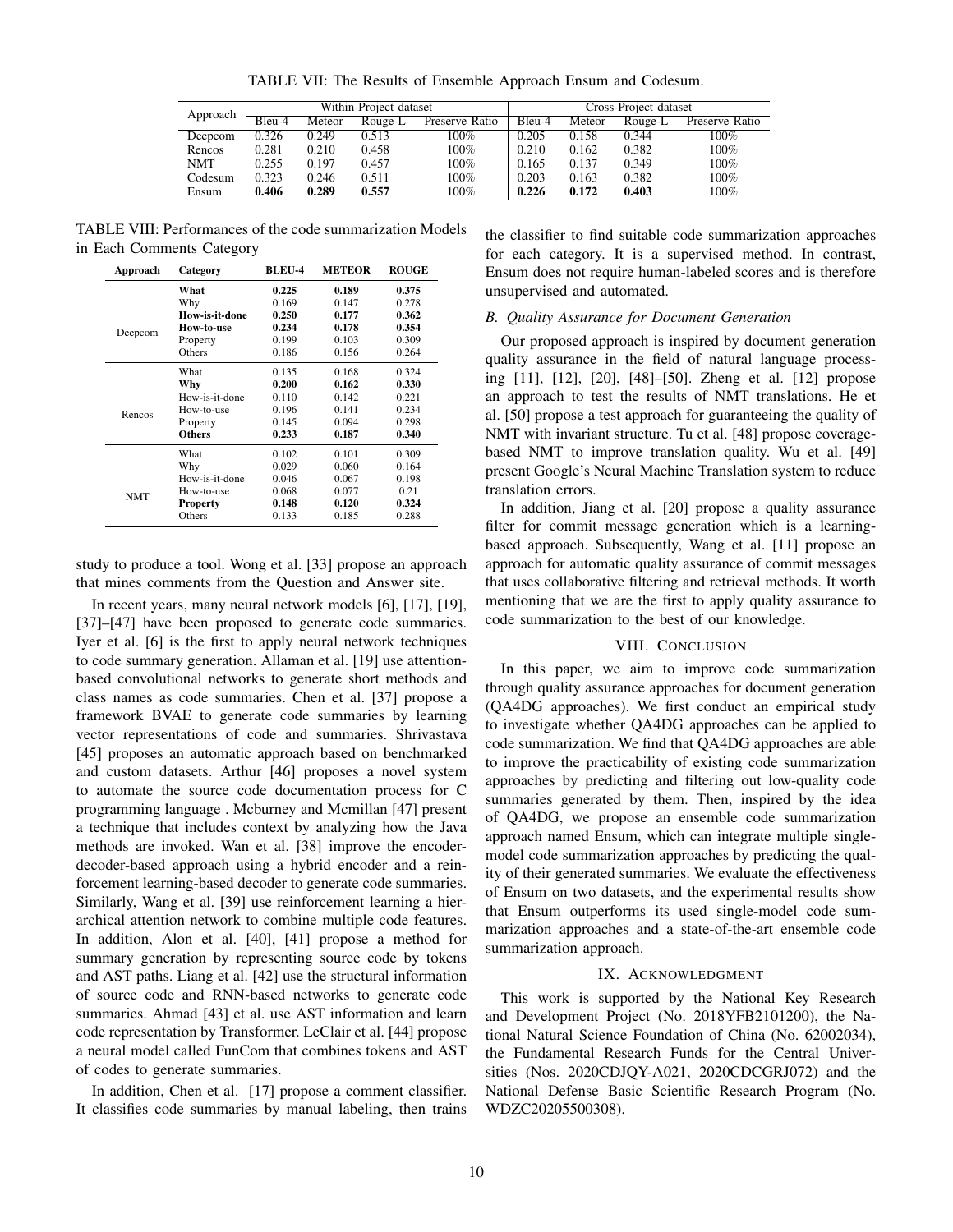#### **REFERENCES**

- [1] X. Xia, L. Bao, D. Lo, Z. Xing, A. E. Hassan, and S. Li, "Measuring program comprehension: a large-scale field study with professionals, in *Proceedings of the 40th International Conference on Software Engineering*, 2018, pp. 584–584.
- [2] X. Hu, G. Li, X. Xia, D. Lo, and Z. Jin, "Deep code comment generation with hybrid lexical and syntactical information," *Empirical Software Engineering*, vol. 25, no. 3, pp. 2179–2217, 2020.
- [3] Q. Chen, H. Hu, and Z. Liu, "Code summarization with abstract syntax tree." in *International Conference on Neural Information Processing*, 2019, pp. 652–660.
- [4] J. Zhang, X. Wang, H. Zhang, H. Sun, and X. Liu, "Retrieval-based neural source code summarization," in *Proceedings of the ACM/IEEE 42nd International Conference on Software Engineering*, 2020, pp. 1385–1397.
- [5] X. Hu, G. Li, X. Xia, D. Lo, and Z. Jin, "Deep code comment generation," in *2018 IEEE/ACM 26th International Conference on Program Comprehension (ICPC)*, 2018, pp. 200–210.
- [6] S. Iyer, I. Konstas, A. Cheung, and L. Zettlemoyer, "Summarizing source code using a neural attention model," in *Proceedings of the 54th Annual Meeting of the Association for Computational Linguistics (Volume 1: Long Papers)*, 2016, pp. 2073–2083.
- [7] G. Klein, Y. Kim, Y. Deng, J. Senellart, and A. M. Rush, "Opennmt: Open-source toolkit for neural machine translation," in *Proceedings of ACL 2017, System Demonstrations*, 2017, pp. 67–72.
- [8] "Interpretation of bleu score," https://cloud.google.com/translate/automl/ docs/evaluate, 2020.
- [9] Z. Liu, X. Xia, A. E. Hassan, D. Lo, Z. Xing, and X. Wang, "Neuralmachine-translation-based commit message generation: how far are we?" in *Proceedings of the 33rd ACM/IEEE International Conference on Automated Software Engineering*, 2018, pp. 373–384.
- [10] "The shallowness of google translate," 2018.
- [11] B. Wang, M. Yan, Z. Liu, L. Xu, X. Zhang, and D. Yang, "Quality assurance for automated commit message generation," *International Conference on Software Analysis, Evolution and Engineering*, 2021.
- [12] W. Zheng, W. Wang, D. Liu, C. Zhang, Q. Zeng, Y. Deng, W. Yang, P. He, and T. Xie, "Testing untestable neural machine translation: an industrial case," in *2019 IEEE/ACM 41st International Conference on Software Engineering: Companion Proceedings (ICSE-Companion)*, 2019, pp. 314–315.
- [13] B. Sarwar, G. Karypis, J. Konstan, and J. Riedl, "Item-based collaborative filtering recommendation algorithms," in *Proceedings of the 10th international conference on World Wide Web*, 2001, pp. 285–295.
- [14] K. Papineni, S. Roukos, T. Ward, and W.-J. Zhu, "Bleu: a method for automatic evaluation of machine translation," in *Proceedings of 40th Annual Meeting of the Association for Computational Linguistics*, 2002, pp. 311–318.
- [15] S. Banerjee and A. Lavie, "Meteor: An automatic metric for mt evaluation with improved correlation with human judgments," in *Proceedings of the ACL Workshop on Intrinsic and Extrinsic Evaluation Measures for Machine Translation and/or Summarization*, 2005, pp. 65–72.
- [16] C. Lin, J. Gao, G. Cao, and J. Nie, "Automatic evaluation of summaries," in *Workshop on Text Summarization Branches Out at ACL*.
- [17] Q. Chen, X. Xia, H. Hu, D. Lo, and S. Li, "Why my code summarization model does not work," in *ACM Transactions on Software Engineering and Methodology*, 2021, pp. 1–29.
- [18] "Our replication package," https://github.com/cqu-isse/Ensum, 2021.
- [19] M. Allamanis, H. Peng, and C. A. Sutton, "A convolutional attention network for extreme summarization of source code," in *Proceedings of The 33rd International Conference on Machine Learning*, 2016, pp. 2091–2100.
- [20] S. Jiang, A. Armaly, and C. McMillan, "Automatically generating commit messages from diffs using neural machine translation," in *Proceedings of the 32nd IEEE/ACM International Conference on Automated Software Engineering*, 2017, pp. 135–146.
- [21] M.-T. Luong, H. Pham, and C. D. Manning, "Effective approaches to attention-based neural machine translation," in *Proceedings of the 2015 Conference on Empirical Methods in Natural Language Processing*, 2015, pp. 1412–1421.
- [22] "javalang," https://pypi.org/project/javalang.
- [23] J. Vesterstrom and R. Thomsen, "A comparative study of differential evolution, particle swarm optimization, and evolutionary algorithms on numerical benchmark problems," in *Proceedings of the 2004 Congress*

*on Evolutionary Computation (IEEE Cat. No.04TH8753)*, vol. 2, 2004, pp. 1980–1987.

- [24] Y. Liu, X. Sun, X. Liu, and Y. Li, "Supporting program comprehension with program summarization," in *Computer and Information Science (ICIS), 2014 IEEE/ACIS 13th International Conference on*, 2014, pp. 363–368.
- [25] G. Sridhara, E. Hill, D. Muppaneni, L. Pollock, and K. Vijay-Shanker, "Towards automatically generating summary comments for java methods," *Proceedings of the IEEE/ACM international conference on Automated Software Engineering*, pp. 43–52, 2010.
- [26] G. Sridhara, L. Pollock, and K. Vijay-Shanker, "Generating parameter comments and integrating with method summaries," *2011 IEEE 19th International Conference on Program Comprehension*, pp. 71–80, 2011.
- [27] L. Moreno, J. Aponte, G. Sridhara, A. Marcus, L. Pollock, and K. Vijay-Shanker, "Automatic generation of natural language summaries for java classes," in *2013 21st International Conference on Program Comprehension (ICPC)*, 2013, pp. 23–32.
- [28] B. P. Eddy, J. A. Robinson, N. A. Kraft, and J. C. Carver, "Evaluating source code summarization techniques: Replication and expansion," in *2013 21st International Conference on Program Comprehension (ICPC)*, 2013, pp. 13–22.
- [29] S. Haiduc, J. Aponte, L. Moreno, and A. Marcus, "On the use of automated text summarization techniques for summarizing source code," *2010 17th Working Conference on Reverse Engineering*, pp. 35–44, 2010.
- [30] D. Movshovitz-Attias and W. W. Cohen, "Natural language models for predicting programming comments," in *Proceedings of the 51st Annual Meeting of the Association for Computational Linguistics (Volume 2: Short Papers)*, 2013, pp. 35–40.
- [31] P. Rodeghero, C. Liu, P. W. McBurney, and C. McMillan, "An eyetracking study of java programmers and application to source code summarization," *IEEE Transactions on Software Engineering*, vol. 41, no. 11, pp. 1038–1054, 2015.
- [32] E. Wong, T. Liu, and L. Tan, "Clocom: Mining existing source code for automatic comment generation," in *2015 IEEE 22nd International Conference on Software Analysis, Evolution, and Reengineering (SANER)*, 2015, pp. 380–389.
- [33] E. Wong, J. Yang, and L. Tan, "Autocomment: mining question and answer sites for automatic comment generation," in *Proceedings of the 28th IEEE/ACM International Conference on Automated Software Engineering*, 2013, pp. 562–567.
- [34] J. Fowkes, P. Chanthirasegaran, R. Ranca, M. Allamanis, M. Lapata, and C. Sutton, "Tassal:autofolding for source code summarization," in *International Conference on Software Engineering Companion*, pp. 649– 652.
- [35] P. W. McBurney, "Automatic documentation generation via source code summarization," in *Proceedings of the 37th International Conference on Software Engineering - Volume 2*, vol. 2, 2015, pp. 903–906.
- [36] P. W. McBurney and C. McMillan, "Automatic source code summarization of context for java methods," *IEEE Transactions on Software Engineering*, vol. 42, no. 2, pp. 103–119, 2016.
- [37] Z. M. Chen Q, "A neural framework for retrieval and summarization of source code," in *Proceedings of the 33rd ACM/IEEE International Conference on Automated Software Engineering*, 2018, pp. 826–831.
- [38] Y. Wan, Z. Zhao, M. Yang, G. Xu, H. Ying, J. Wu, and P. S. Yu, "Improving automatic source code summarization via deep reinforcement learning," *Proceedings of the 33rd ACM/IEEE International Conference on Automated Software Engineering*, pp. 397–407.
- [39] W. Wang, Y. Zhang, Y. Sui, Y. Wan, Z. Zhao, J. Wu, P. Yu, and G. Xu, "Reinforcement-learning-guided source code summarization via hierarchical attention," *IEEE Transactions on Software Engineering*, no. 1, pp. 1–1, 2020.
- [40] U. Alon, S. Brody, O. Levy, and E. Yahav, "code2seq: Generating sequences from structured representations of code," in *International Conference on Learning Representations*, 2018.
- [41] U. Alon, M. Zilberstein, O. Levy, and E. Yahav, "code2vec: learning distributed representations of code," *Proceedings of the ACM on Programming Languages*, vol. 3, p. 40, 2019.
- [42] Y. Liang and K. Q. Zhu, "Automatic generation of text descriptive comments for code blocks." in *Association for the Advance of Artificial Intelligence*, 2018, pp. 5229–5236.
- [43] W. U. Ahmad, S. Chakraborty, B. Ray, and K.-W. Chang, "A transformer-based approach for source code summarization," in *Proceed-*